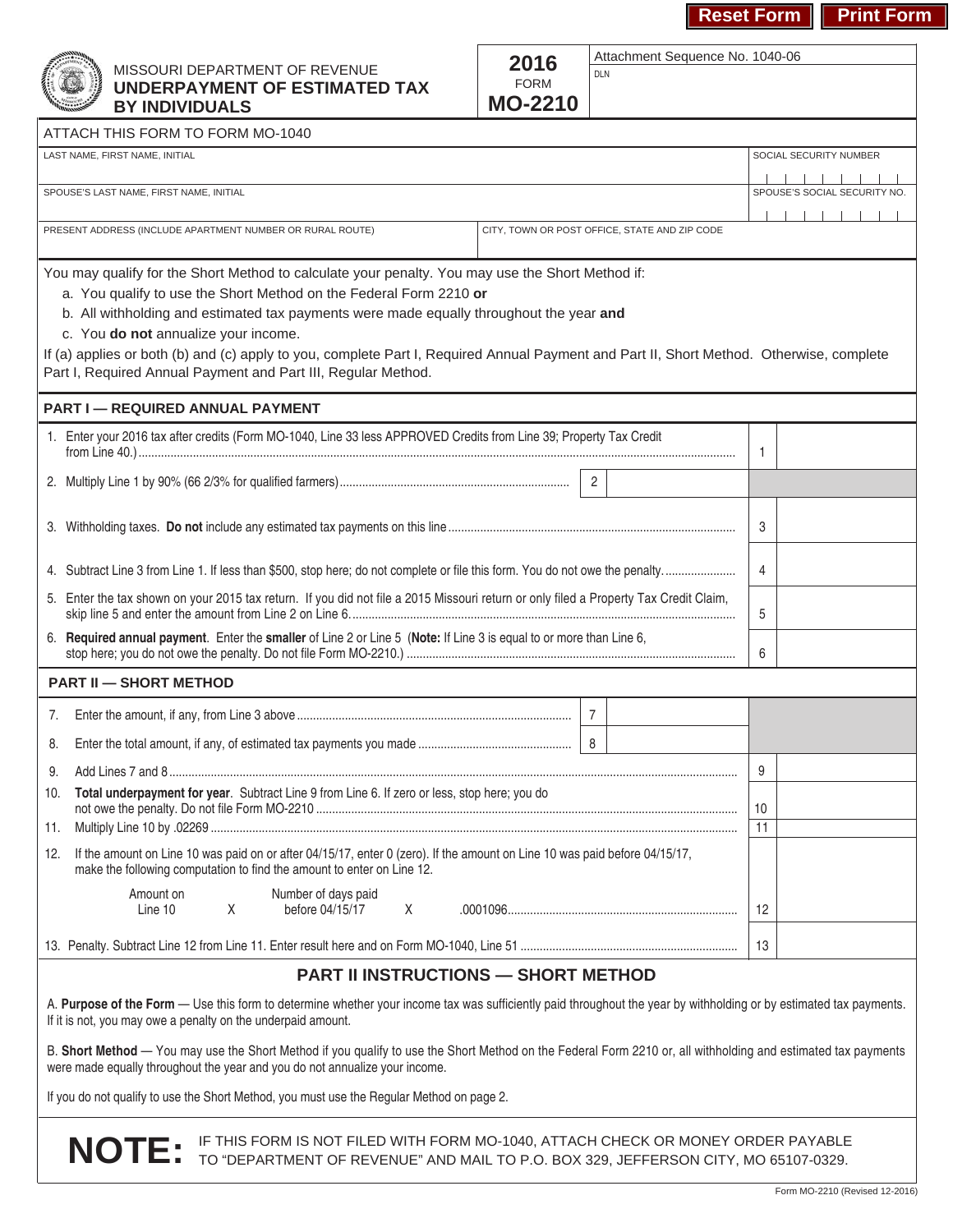| NAME AS SHOWN ON FRONT                                                                                                                                                                                                                                                                                                                                                             |                 |                      |                           | SOCIAL SECURITY NUMBER |
|------------------------------------------------------------------------------------------------------------------------------------------------------------------------------------------------------------------------------------------------------------------------------------------------------------------------------------------------------------------------------------|-----------------|----------------------|---------------------------|------------------------|
| <b>PART III - REGULAR METHOD</b>                                                                                                                                                                                                                                                                                                                                                   |                 |                      |                           |                        |
| SECTION A - FIGURE YOUR UNDERPAYMENT (COMPLETE LINES 14 THROUGH 19)<br>If you meet any of the exceptions (see instruction D) to the penalty for ALL quarters, omit Lines 14 through 19 and go directly to Line 20.                                                                                                                                                                 |                 |                      |                           |                        |
|                                                                                                                                                                                                                                                                                                                                                                                    |                 |                      |                           |                        |
|                                                                                                                                                                                                                                                                                                                                                                                    |                 |                      | DUE DATES OF INSTALLMENTS |                        |
|                                                                                                                                                                                                                                                                                                                                                                                    | APR. 15, 2016   | <b>JUNE 15, 2016</b> | SEPT. 15, 2016            | JAN. 15, 2017          |
|                                                                                                                                                                                                                                                                                                                                                                                    |                 |                      |                           |                        |
|                                                                                                                                                                                                                                                                                                                                                                                    |                 |                      |                           |                        |
|                                                                                                                                                                                                                                                                                                                                                                                    |                 |                      |                           |                        |
|                                                                                                                                                                                                                                                                                                                                                                                    |                 |                      |                           |                        |
|                                                                                                                                                                                                                                                                                                                                                                                    |                 |                      |                           |                        |
|                                                                                                                                                                                                                                                                                                                                                                                    |                 |                      |                           |                        |
|                                                                                                                                                                                                                                                                                                                                                                                    |                 |                      |                           |                        |
|                                                                                                                                                                                                                                                                                                                                                                                    |                 |                      |                           |                        |
|                                                                                                                                                                                                                                                                                                                                                                                    |                 |                      |                           |                        |
| <b>SECTION B - EXCEPTIONS TO THE PENALTY</b> (see instruction D)<br>(For special exceptions see instruction I for service in a "combat zone", and instruction J for farmers.)                                                                                                                                                                                                      |                 |                      |                           |                        |
| 20. Total amount paid and withheld from January 1 through the installment                                                                                                                                                                                                                                                                                                          |                 |                      |                           |                        |
| 21. Exception No. 1 - prior year's tax<br>2015 tax                                                                                                                                                                                                                                                                                                                                 | 25% OF 2015 TAX | 50% OF 2015 TAX      | 75% OF 2015 TAX           | 100% OF 2015 TAX       |
| 22. Exception No. 2 - tax on prior year's income using 2016                                                                                                                                                                                                                                                                                                                        | 25% OF TAX      | <b>50% OF TAX</b>    | <b>75% OF TAX</b>         | 100% OF TAX            |
|                                                                                                                                                                                                                                                                                                                                                                                    | 22.5% OF TAX    | 45% OF TAX           | 67.5% OF TAX              |                        |
| 24. Exception No. 4 - tax on 2016 income over 3, 5 and 8-month periods                                                                                                                                                                                                                                                                                                             | 90% OF TAX      | 90% OF TAX           | 90% OF TAX                |                        |
| <b>SECTION C - FIGURE THE PENALTY (Complete Lines 25 through 29)</b>                                                                                                                                                                                                                                                                                                               |                 |                      |                           |                        |
|                                                                                                                                                                                                                                                                                                                                                                                    |                 |                      |                           |                        |
| 26. Date of payment, due date of installment, or April 15, 2017,                                                                                                                                                                                                                                                                                                                   |                 |                      |                           |                        |
| 27a. Number of days between the due date of installment, and either the<br>date of payment, the due date of the next installment, or                                                                                                                                                                                                                                               |                 |                      |                           |                        |
| 27b. Number of days from January 1, 2017 or installment date to date                                                                                                                                                                                                                                                                                                               |                 |                      |                           |                        |
| 28a. Multiply the 3% annual interest rate times the amount on Line 25 for the                                                                                                                                                                                                                                                                                                      |                 |                      |                           |                        |
| 28b. Multiply the 4% annual interest rate times the amount on Line 25 for the                                                                                                                                                                                                                                                                                                      |                 |                      |                           |                        |
|                                                                                                                                                                                                                                                                                                                                                                                    |                 |                      |                           |                        |
| 29. Total amounts on Line 28c. Show this amount on Line 51 of Form MO-1040 as "Underpayment of Estimated Tax Penalty".<br>If you have an underpayment on Line 50 of Form MO-1040, enclose your check or money order for payment in the amount equal to the<br>total of Line 50 and the penalty amount on Line 51. If you have an overpayment on Line 49, the Department of Revenue |                 |                      |                           |                        |
| IF THIS FORM IS NOT FILED WITH FORM MO-1040, ATTACH CHECK OR MONEY ORDER PAYABLE<br><b>NOTE:</b><br>TO "DEPARTMENT OF REVENUE" AND MAIL TO P.O. BOX 329, JEFFERSON CITY, MO 65107-0329.                                                                                                                                                                                            |                 |                      |                           |                        |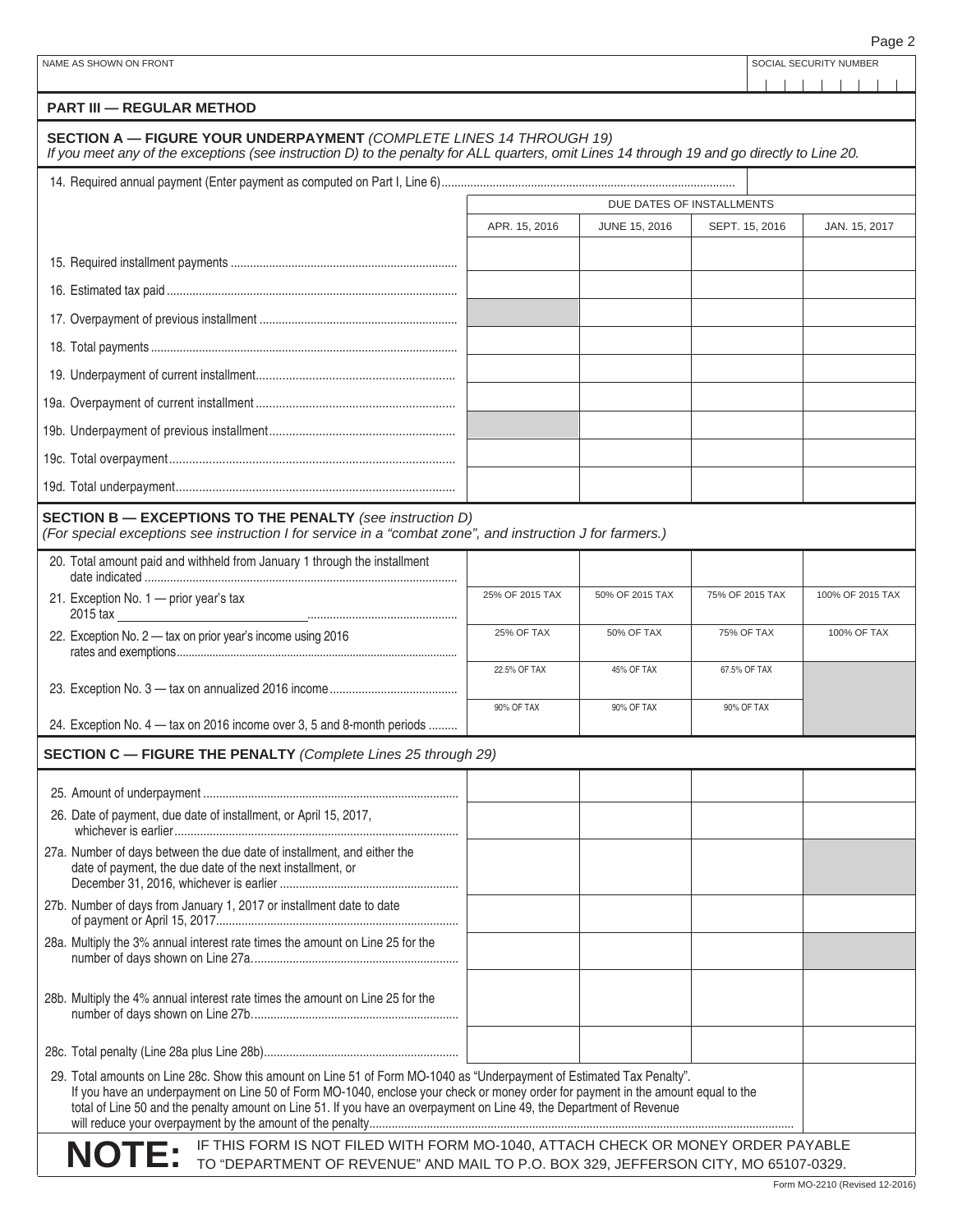## Form MO-2210 **PART III INSTRUCTIONS — REGULAR METHOD** Page 3

A. **Purpose of the Form** — Use this form to determine whether your income tax was sufficiently paid throughout the year by withholding or by estimated tax payments. If it is not, you may owe a penalty on the underpaid amount.

B. **Filing an Estimated Tax Payment and Paying the Tax for Calendar Year Taxpayers** — If you file returns on a calendar year basis and are required to file Form MO-1040ES, you are generally required to file an estimated tax payment by April 15, and to pay the tax in four installments. (If you are not required to file an estimated tax payment until later in the year because of a change in your income or exemptions, you may be required to pay fewer installments.) The chart below shows the due date for estimated tax payments and the maximum number of installments required for each.

| Period<br><b>Requirements</b><br><b>First Met</b> | Due Date<br>of Estimated<br><b>Tax Payments</b> | <b>Maximum Number</b><br>of Installments<br><b>Required</b> |
|---------------------------------------------------|-------------------------------------------------|-------------------------------------------------------------|
| Between January 1 and April 1                     | April 15                                        | 4                                                           |
| Between April 2 and June 1                        | June 15                                         | 3                                                           |
| Between June 2 and Sept.1                         | Sept. 15                                        | 2                                                           |
| After Sept. 1                                     | Jan. 15                                         | 1                                                           |

When the due date falls on a Saturday, Sunday, or legal holiday, the estimated tax payment will be considered timely if filed on the next business day.

C. **Fiscal Year Taxpayers** — Fiscal year taxpayers should substitute for the due dates above, the 15th day of the first and last months of the second quarter of your fiscal year; the 15th day of the last month of the third quarter; and the 15th day of the first month of your next fiscal year.

D. **Exception to the Penalty** — You will not be liable for a penalty if your 2016 tax payments (amounts shown on Line 20) equal or exceed any amount determined for the same period under the following exception provisions. You may apply a different exception to each underpayment. Please enclose a separate computation page for each payment. If none of the exceptions apply, complete Lines 15 through Line 29.

The percentages shown on Lines 21, 22, and 23, for the April 15, June 15, and Sept. 15 installment dates, are for calendar year taxpayers required to pay installments on four dates.

*Exception 1 — Prior Year's Tax.* — This exception applies if your 2016 tax payments equal or exceed the tax shown on your 2015 tax return. The 2015 return must cover a period of 12 months and show a tax liability.

*Exception 2 — Tax on Prior Year's Income using 2016 Rates and Exemptions* — This exception applies if your 2016 tax withheld and estimated tax payments equal or exceed the tax that would have been due on your 2015 income if you had computed it at 2016 rates. To determine if you qualify for this exception, use the personal exemptions allowed for 2016, but use the other facts and law applicable to your 2015 return.

*Exception 3 — Tax on Annualized 2016 Income* — This exception applies if your 2016 tax payments equal or exceed 90 percent of the tax on your annualized taxable income for periods from the first of the year to the end of the month preceding that in which an installment is due. To annualize your taxable income, follow these four steps.

- (a) Figure your adjusted gross income less itemized deductions from the first of your tax year up to and including the month prior to that in which an installment is due; or, if you use the standard deduction, figure your adjusted gross income for that period.
- (b) Divide the result of step (a) by the number of months in your computation period.
- (c) Multiply the result of step (b) by 12.
- (d) Subtract the deduction for personal exemptions, federal tax and, if you did not itemize, subtract the standard deduction. The result is your annualized taxable income.

Exception 3 may not be used for the fourth installment period.

#### **Example I (combined return with one dependent)**

| 1. Wages, received during Jan., Feb., and Mar\$6,000        |
|-------------------------------------------------------------|
| 2. Self-employment income during Jan., Feb., and Mar\$4,000 |
|                                                             |

4. Annualized income  $(\$10,000 \div 3 \times 12)$  ......................\$40,000

| ٧<br>۰,<br>۰.<br>×<br>۰,<br>M.<br>× |  | --- |  |
|-------------------------------------|--|-----|--|
|-------------------------------------|--|-----|--|

| (b) Exemptions $(2 \times $2,100) + (1 \times $1,200)$ \$5,400                                                   |
|------------------------------------------------------------------------------------------------------------------|
| (c) Federal tax (joint return) $\ldots \ldots \ldots \ldots \ldots \ldots \ldots \ldots \ldots \ldots$ . \$1,525 |
|                                                                                                                  |
| 7. Income Tax (from Missouri tax chart)\$1,003                                                                   |

If your tax withheld and estimated tax payment for the first installment period of 2016 were at least \$226 (22.5 percent of \$1,003) you do not owe a penalty for that period.

*Exception 4 — Tax on 2016 Income Over Periods of 3, 5, and 8 months* – This exception applies if your 2016 tax payments equal or exceed 90 percent of the tax on your taxable income for periods starting from the first of the year to the end of the month preceding that in which an installment is due. This exception does not apply to the fourth quarter. To determine if this exception applies for the first three quarters, figure your taxable income from January 1, 2016 to the end of the month preceding that in which an installment is due. Then compute your tax on that amount as though it represented your taxable income for 2016.

| Example II<br>(combined return with one dependent, using standard<br>deduction) |                      |            |                             |                        |
|---------------------------------------------------------------------------------|----------------------|------------|-----------------------------|------------------------|
| (1)<br><b>Computation</b><br><b>Period</b>                                      | (2)<br><b>Income</b> | (3)<br>Tax | (4)<br>90 percent<br>of Tax | (5)<br>Tax<br>Withheld |
| Jan. 1 to Mar. 31                                                               | \$15,000             | \$0        | \$0                         | \$275                  |
| Jan. 1 to May 31                                                                | \$21,665             | \$80       | \$72                        | \$458                  |
| Jan. 1 to Aug. 31                                                               | \$31,665             | \$595      | \$536                       | \$733                  |

Since the amounts in column (5) are greater than those in column (4) for each of the first three computation periods, there is no penalty for the first three installment periods.

E. **Figure the Addition to Tax** — For Line 27a, enter the number of days from the due date of the installment to the date of payment or December 31, 2016, whichever is earlier. If the payment date on Line 26 is December 31, 2016, or later and the due date of the installment is April 15, 2016, then enter 260 days; for June 15, 2016, 199 days; and for September 15, 2016, 107 days.

For Line 27b, enter the number of days from January 1, 2017, or the 2017 installment due date to date of payment or appropriate due date of return, whichever is earlier. If the payment date is April 15, 2017, enter 105 days for the first, second, and third quarters and 90 days for the fourth quarter.

F. **Tax Withheld** — You may consider an equal part of the income tax withheld during the year as paid on each required installment date, unless you establish the dates on which the withholding occurred and consider it paid on those dates.

G. **Overpayment** — Apply as credit against the next installment any installment overpayment shown on Line 19a that is greater than all prior underpayments.

H. **Installment Payments** – If you made more than one payment for any installment, enclose a separate computation for each payment. If you filed your return and paid the balance of tax due on or before January 31, 2017, consider the balance paid as of January 15, 2017.

I. **Exception from the Addition to Tax for Service in a Combat Zone** — You may be exempt from a penalty for underpayment of estimated tax if you served in the U.S. Armed Forces in an area designated by the President as a combat zone under conditions which qualified you for hostile fire pay. If you are exempt for this reason, write on Line 19, for the applicable installment dates, "Exempt, combat zone."

J. **Farmers** — If (1) your Missouri gross income from farming is at least two-thirds of your total Missouri gross income and (2) you filed a Missouri Individual Income Tax Return and paid tax on or before March 1, 2017, you are exempt from charges for underpayment of estimated tax. If so, write on Line 1, "Exempt, farmer".

If you meet this gross income test but did not file a return or pay the tax when due, complete this form with respect to the last quarter only. Qualified farmers would enter all of Line 14 in the fourth quarter and calculate the appropriate underpayment.